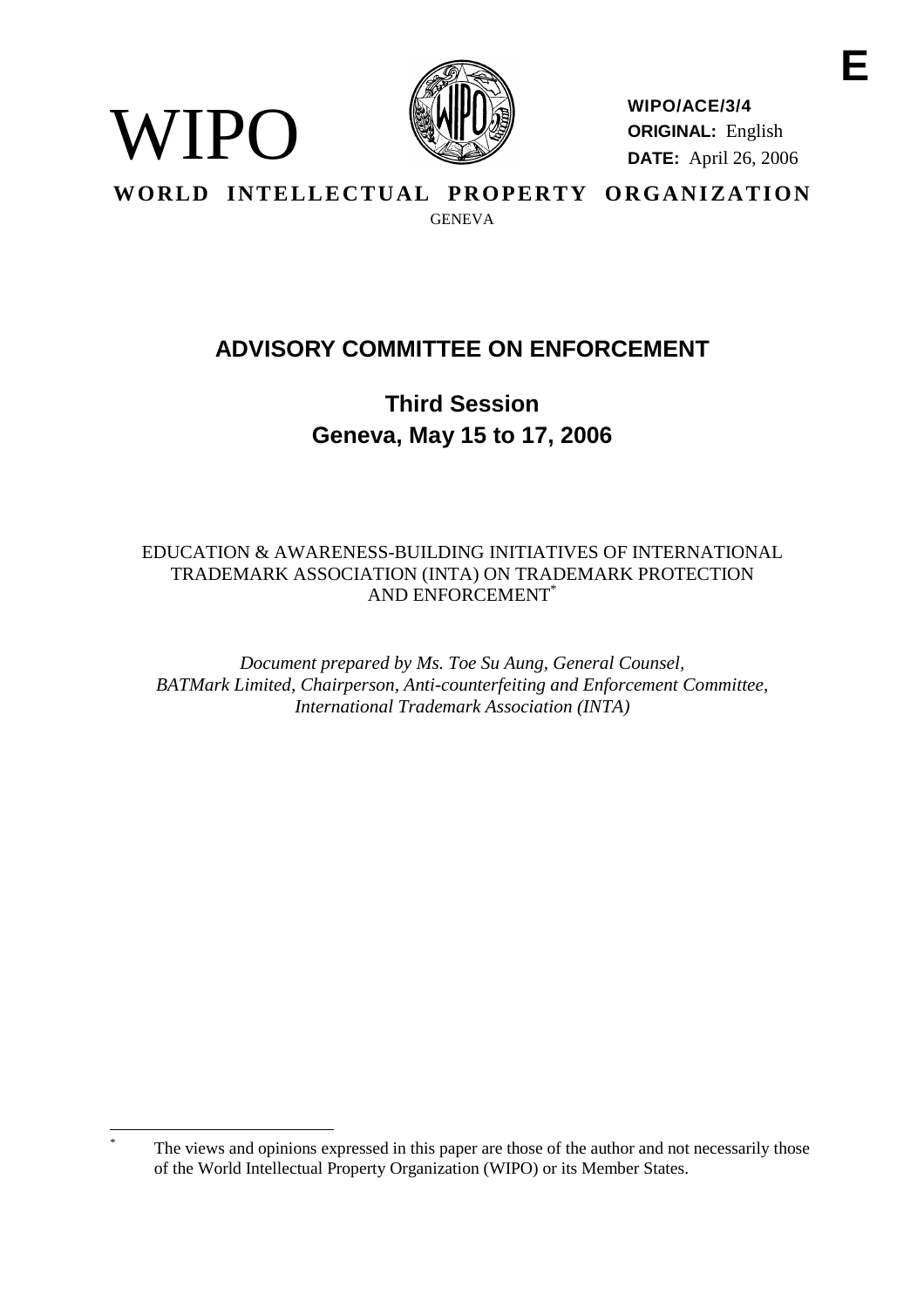### EDUCATION & AWARENESS-BUILDING INITIATIVES OF INTERNATIONAL TRADEMARK ASSOCIATION (INTA) ON TRADEMARK PROTECTION AND ENFORCEMENT

#### *INTRODUCTION*

The International Trademark Association (INTA) is a not-for-profit membership association of more than 4,900 trademark owners and professionals, from more than 180 countries, dedicated to the support and advancement of trademarks and related intellectual property as elements of fair and effective national and international commerce.

The Association was founded in 1878 by 17 merchants and manufacturers who saw a need for an organization "to protect and promote the rights of trademark owners, to secure useful legislation and to give aid and encouragement to all efforts for the advancement and observance of trademark rights." After 128 years, INTA continues its mission to represent the trademark community, shape public policy and advance professional knowledge and development.

Along with its leadership, INTA's most important asset is the talented and committed group of volunteers, like me, who serve on its committees. INTA's goal is to make the best use of these vital resources to serve best the international trademark community.

#### *IMPORTANCE OF TRADEMARKS/INTELLECTUAL PROPERTY TO GOVERNMENTS, CONSUMERS, SOCIETY AND ECONOMY*

INTA considers that intangible business assets like trademarks have never been as important as they are considered at the dawn of this third millennium. Trademark rights are now recognized as a property right which has an economic value and contributes to the overall value of a business and which can be owned and sold. Therefore, understanding the legal mechanisms for protecting such rights has undoubtedly become increasingly important to national economic policy makers worldwide. It is in the interest of countries to have the strongest enforcement mechanisms possible to protect the investment climate and labor markets and to reduce the loss of tax revenues that are directly affected by the lack of efficient enforcement mechanisms and protections against trademark counterfeiting.

INTA being a global community of thousands of trademark professionals helps its members by providing :

- the opportunity to influence public trademark policy,
- access to an international community of peers, trademark professionals and owners, through a wide variety of networking opportunities and the *INTA Membership Directory*, and
- access to authoritative, relevant and timely information on global trademark law through INTA's many educational programs, print and online publications and resources.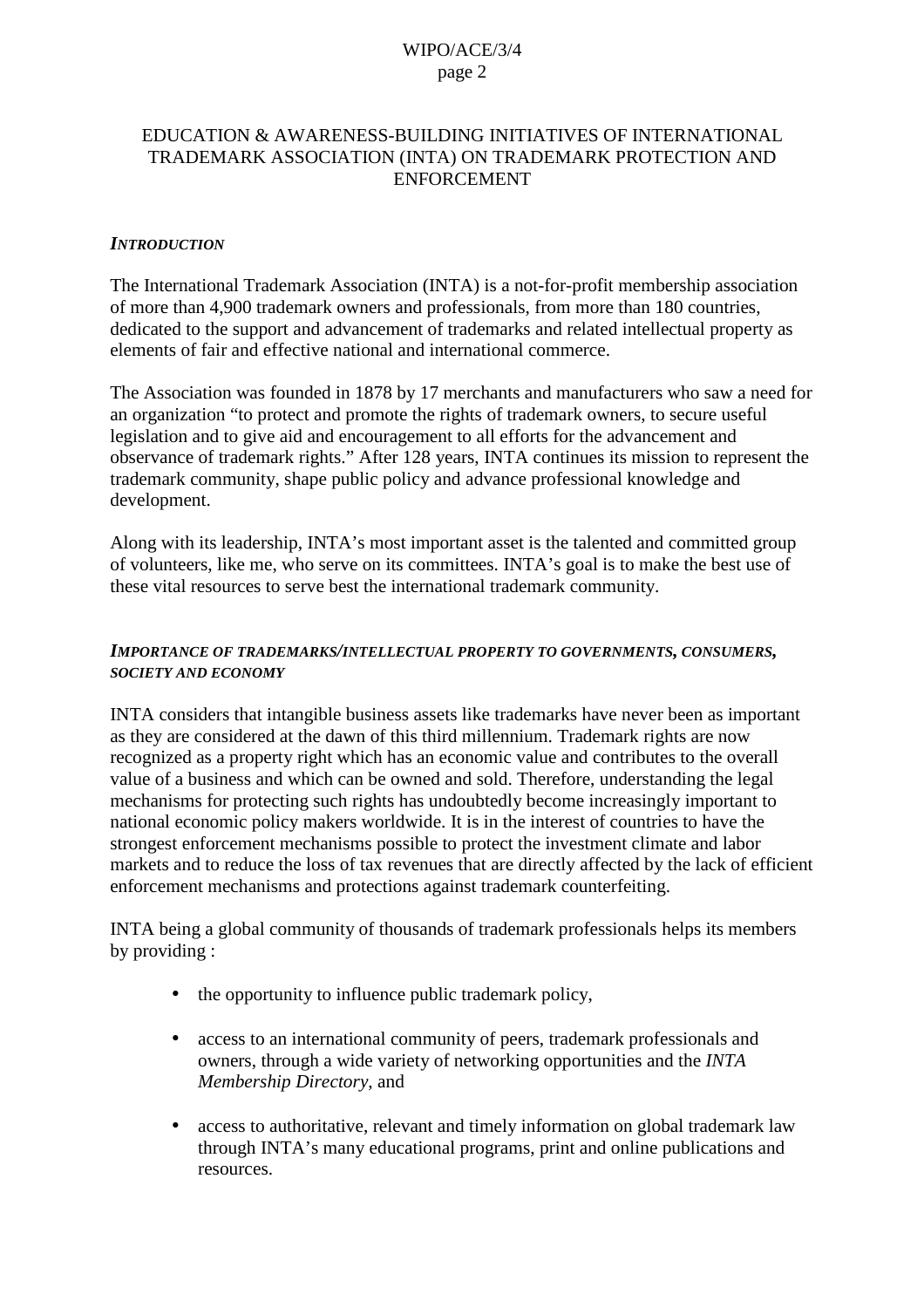The education and awareness building activities of INTA can broadly be classified in three areas, namely: Information & Publishing, Education & Training/ Networking & Benchmarking, and Policy Development & Advocacy. Let me briefly discuss each of these.

### *INFORMATION & PUBLISHING*

INTA's array of information resources help companies stay current on the cutting edge trademark issues that affect their businesses and economies where they have business interests. To name a few important INTA publications:

*The Trademark Reporter® (TMR) -* a bimonthly journal containing articles that contribute to the scholarly discussion and exploration of all aspects of trademark law.

*The INTA Bulletin –* a biweekly newsletter with up-to-date news on Association issues, trends in trademark law practice and procedure, and legislative activity and business developments.

*The Practitioner's Guide to the Madrid Agreement and Madrid Protocol -* a searchable online database of practical information on the local application of both treaties in the member countries, which provides guidance on the application of local practice and procedure in obtaining, maintaining, licensing and enforcing registrations obtained through the Madrid system.

*The International Opposition Guide (IOG) –* a searchable online database that allows comparative analysis of the availability and feasibility of trademark opposition in 130 jurisdictions worldwide.

*Country Guides –* a searchable online database of current information on trademark filing, prosecution, registration and maintenance in more than 90 jurisdictions.

### *EDUCATION & TRAINING / NETWORKING & BENCHMARKING*

INTA's educational programs and leadership development opportunities allow one to keep current on trademark issues, protect one's company's intellectual property assets and meet with experts worldwide. INTA's most popular and prestigious events include:

*The INTA Annual Meeting* **–** the largest and most prestigious meeting of the international trademark community, with more than 7,000 participants from more than 130 countries taking advantage of five days of educational programs, committee meetings, exhibits, social events and networking opportunities.

*E-Learning* **–** customized, Internet-based educational programs providing an innovative way to obtain trademark knowledge efficiently while avoiding travel and lodging costs.

*Forums* **-** comprehensive and practical analysis of a variety of relevant and timely trademark issues, presented in a multi-day format.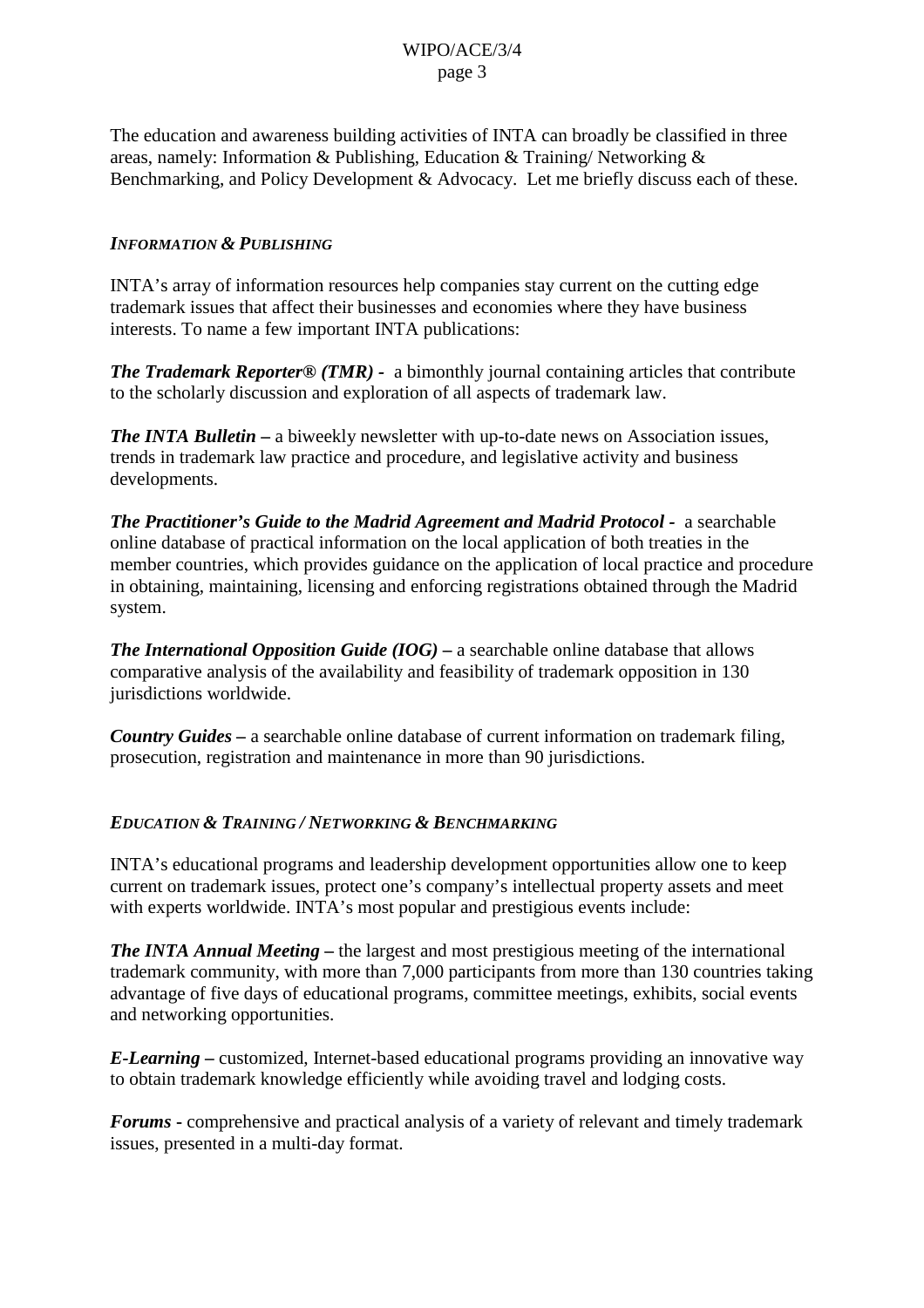*Roundtables* **-** popular two-hour discussions on current trademark topics, held in numerous cities throughout the world.

*Workshops* **-** intensive half-day educational programs on basic trademark law topics, providing invaluable tools of the trade.

*Distance Learning* – live, real-time presentations, broadcast to various locations simultaneously, allowing in-depth discussions between sites without the need for travel.

*Webcasts* **-** online seminars covering emerging issues in trademark law presented live via the Internet, providing access to relevant topics from a computer anywhere in the world.

### *POLICY DEVELOPMENT AND ADVOCACY*

As the leading advocate for the interests of trademark owners, INTA fosters the development of effective trademark laws and procedures, and the harmonization of their application worldwide. INTA represents its members' intellectual property interests in a many ways.

*Policy Development* **-** Governments rely on INTA's expertise on trademark issues and value the Association's reputation for insightful and reasoned commentary. INTA works to protect trademark rights worldwide by:

- promoting harmonization of trademark laws and procedures through model laws and examination guidelines;
- working with legislators on the drafting and introduction of new or amended legislation on trademarks, anticounterfeiting and other intellectual property matters;
- providing in-depth analysis of current trademark topics through white papers; and
- offering INTA's knowledge to courts through amicus curiae briefs.

*Advocacy* **-** INTA develops and maintains relationships with national, regional and international trademark offices, and influences the passage and implementation of legislation for more effective trademark enforcement. The Association's representatives work with government bodies and intellectual property organizations on the national, regional and international levels, including:

- the U.S. Congress and U.S. Patent and Trademark Office (USPTO);
- the European Commission, European Parliament and Office for Harmonization in the Internal Market (OHIM);
- the Association of Southeast Asian Nations (ASEAN);
- the World Intellectual Property Organization (WIPO);
- the World Trade Organization (WTO); and
- the World Customs Organization (WCO)

# *INTA'S FUTURE OUTLOOK*

In the coming years INTA will continue to provide consistently excellent education, information, and services to its members, industry, trademark professionals, public officials and the general public around the world on trademarks and related issues. The Association will continue to reflect the scope and diversity of its membership through expansion of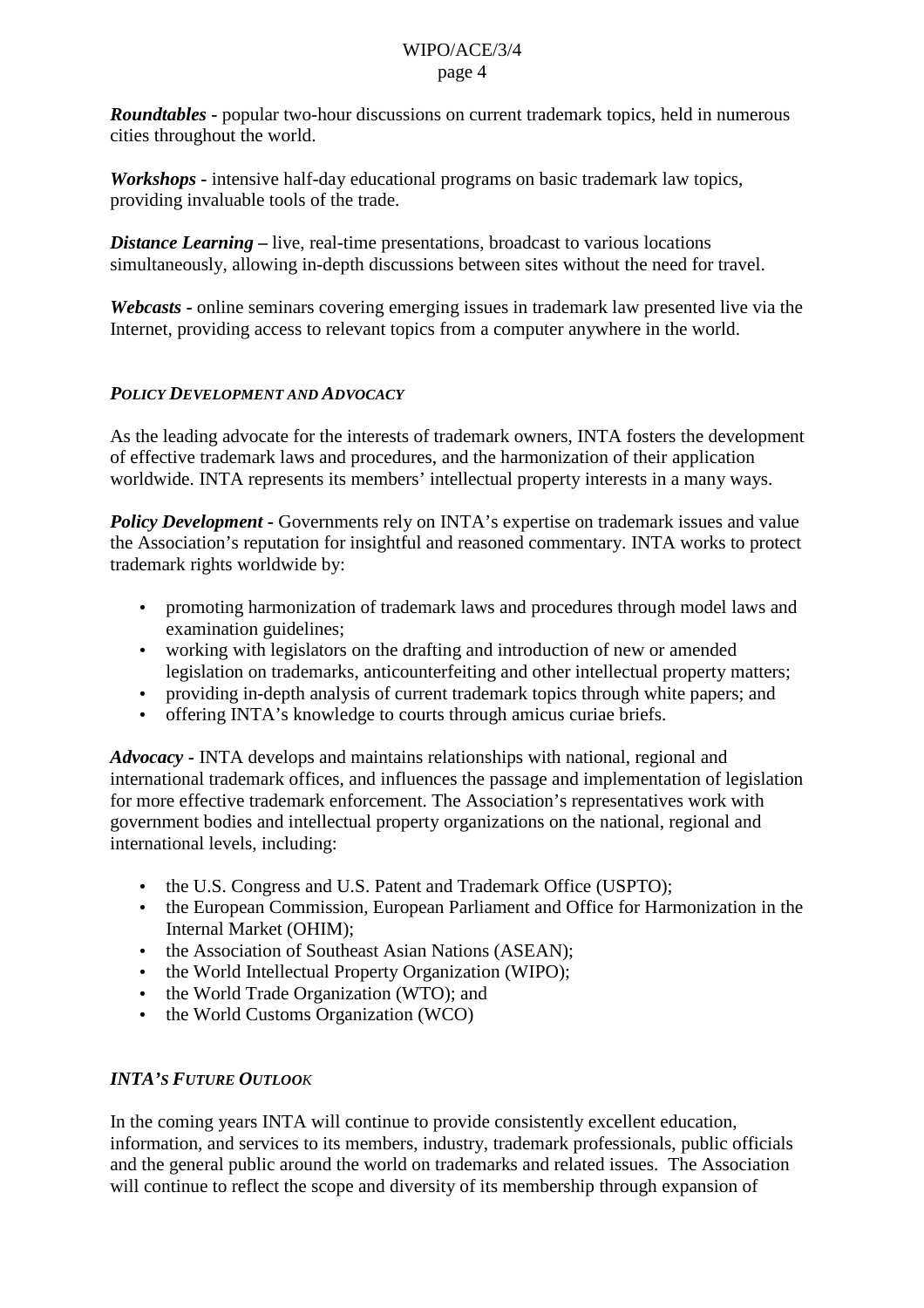international policy development and advocacy; education; information and services; and recruitment and involvement of new members.

And finally, INTA, in its global capacity, will continue to develop policies on critical trademark and related rights, increase the influence of trademark owners, and to shape public policy by advocating Association positions in treaties, legislation, regulations and cases.

Thank you.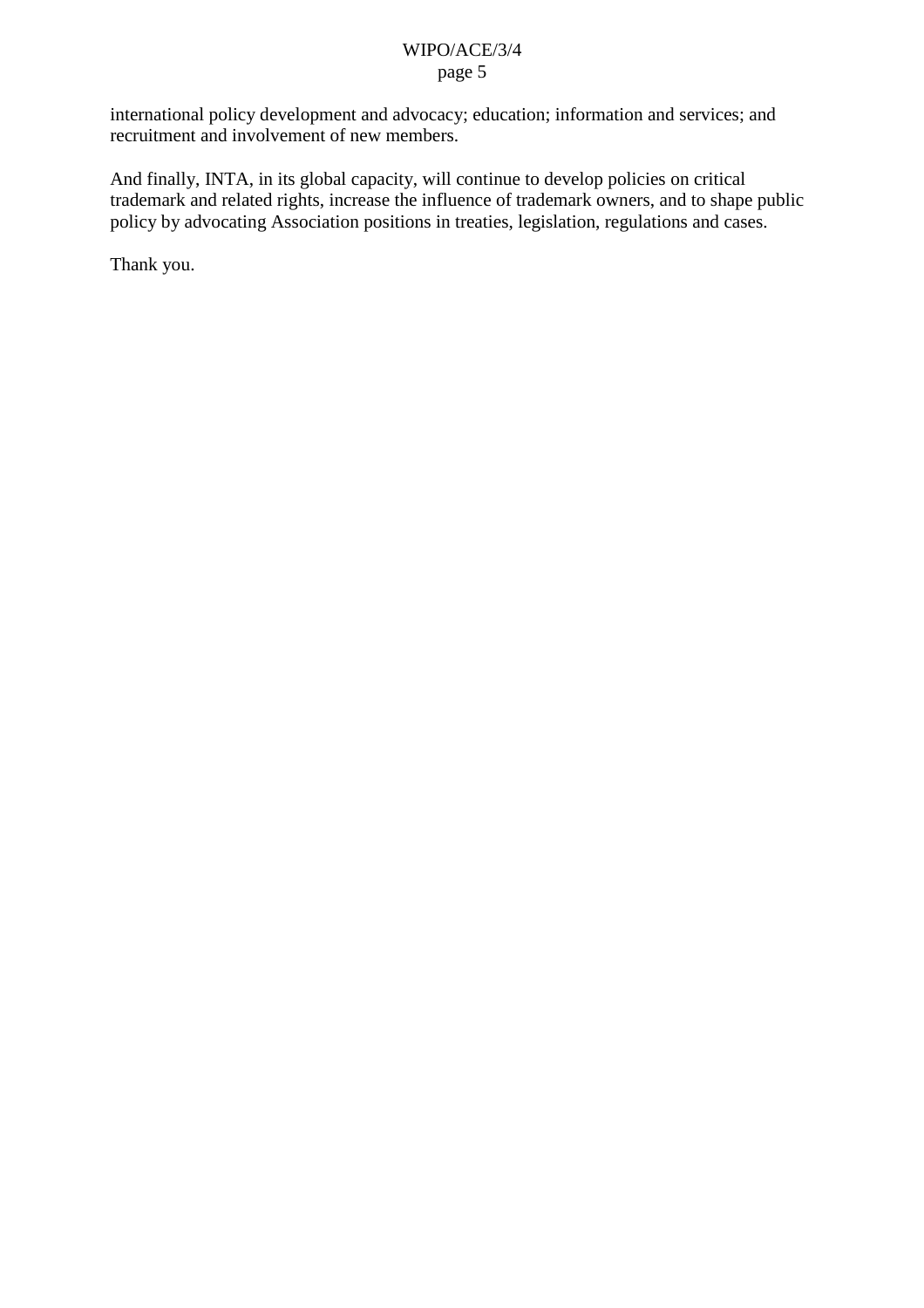### APPENDIX

### **ENFORCEMENT COVERAGE IN INTA PUBLICATIONS**

INTA provides valuable information to help protect trademarks, perform trademark research more efficiently, and make informed legal and business decisions.

*ONLINE PUBLICATIONS (AVAILABLE FREE ONLY TO INTA MEMBERS):*

#### *Country Guides: Basic Information on Trademark Registration Worldwide*

Searchable online database that provides access to practical information on trademark filing, prosecution, registration, maintenance and enforcement in more than 90 jurisdictions.

#### *International Opposition Guide*

Searchable online database of basic, practical information on the structure of trademark opposition and related practices in jurisdictions worldwide. Content covering 130 iurisdictions worldwide enables practitioners to quickly assess the availability, feasibility and merits of pursuing opposition before incurring costs or retaining a local representative.

#### *Practitioner's Guide to the Madrid Agreement and Madrid Protocol*

Searchable online database of practical information on the local application of both treaties in the member countries. It offers guidance on the application of local practice and procedure in obtaining, maintaining, licensing and enforcing registrations obtained through the Madrid system, and compiles detailed information about how each jurisdiction treats marks extending to it. The searchable database also includes text treatments of the history of the Madrid treaties, use of the system and strategic considerations of whether, and how, to take best advantage of the system.

#### *PRINT PUBLICATIONS*

Some of the print resources that cover enforcement issues include:

#### *The Community Trade Mark*

This book offers commentary and analysis on core tenets, the pertinent regulations and implementing rules, application contents and procedure, search considerations, registrability, seniority, oppositions and observations, grounds for revocation, assignments and other transfers of marks, infringement, litigation and free movement of trademarked goods and enlargement of the EU. Included in the Appendix are full texts of the Regulation and Implementing Rules, reference copies of the Application and General Authorization forms, the Guidelines Concerning Procedures Before OHIM (General Provisions, Examination Guidelines, Opposition Proceedings), and current information on obtaining OHIM and ECJ case law via the Internet.

#### *Famous and Well-Known Marks - An International Analysis*

This invaluable guide prepared by 32 leading practitioners explores the rationale, history and implementation of the protection of famous trademarks. Famous and well-known trademarks generate a commercial magnetism of such exceptional power that protection of these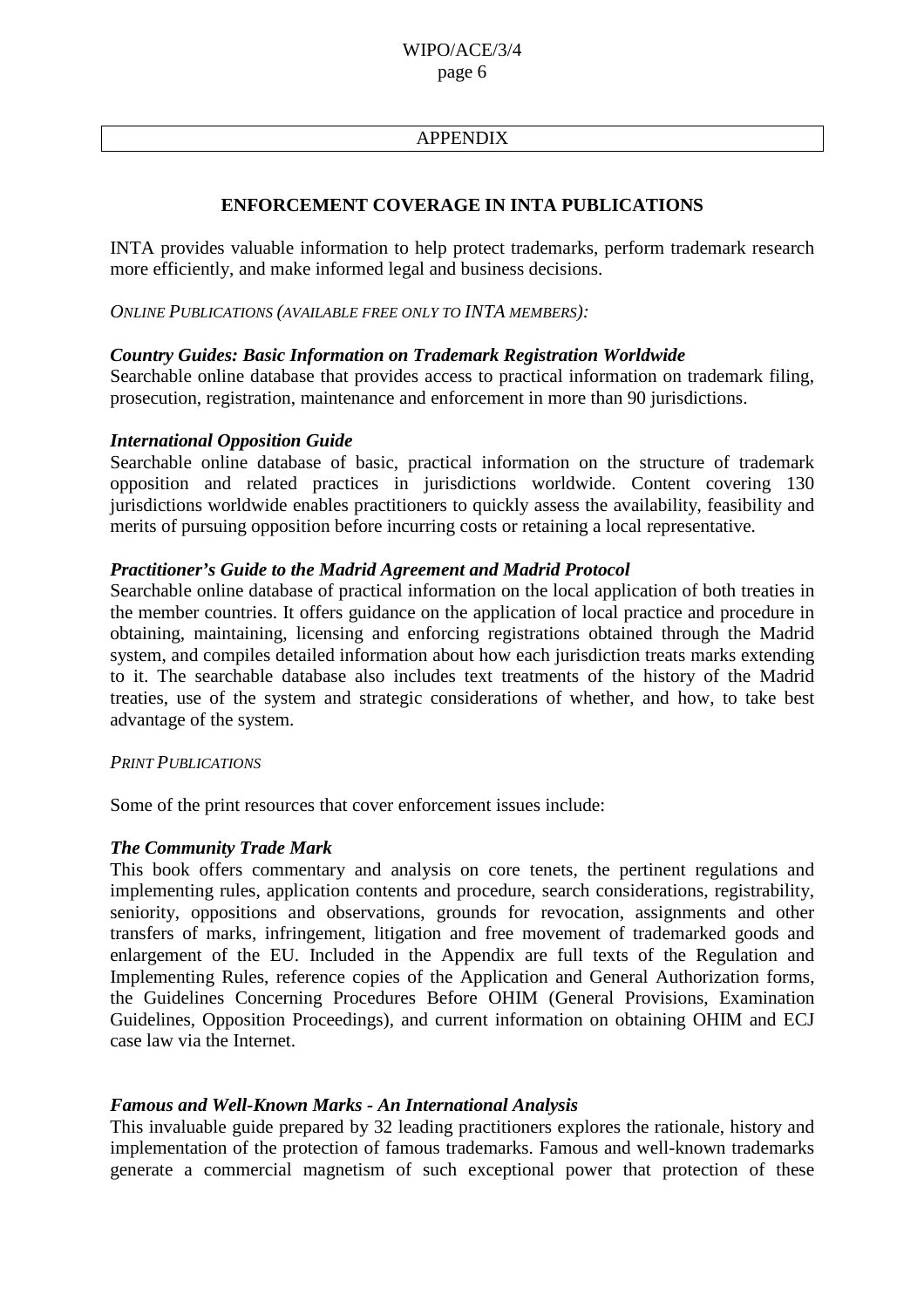trademarks requires an expansion of legal principles beyond the traditional concepts of trademark and unfair competition law. This publication covers the principles and practice of this evolving body of international law and includes a website application that provides a searchable database by jurisdiction and marks that have been recognized as famous or well known.

### *Trademark Anticounterfeiting in Asia and the Pacific Rim*

This practical reference defines the problem of trademark counterfeiting and proposes strategies for administering a concerted, effective program for dealing with it both generally and, specifically, in 14 key countries in Asia and the Pacific Rim. Part I frames the pertinent issues in the context of discussion of the impact of global marketing, economic considerations, the efforts of worldwide, regional and national entities to foster better trademark protection, and the challenge of effectively designing and implementing a wellcrafted anticounterfeiting program that produces results. Key to translating this wealth of knowledge to targeted action are the Country Profiles in Part II, which present comprehensive individual treatments of pertinent law and practice in 14 countries in the region. Prepared by expert local counsel, these profiles offer insight and opinion on the implementation of the international regime for trademark protection afforded by the TRIPS Agreement, including background on the civil and criminal judicial systems, remedies and supplemental statutory, regulatory, and strategic means of deterring counterfeiters.

#### *Trademark Law Handbook*

This excellent reference is part of an ongoing annual series that covers important developments in both U.S. and international trademark and unfair competition jurisprudence. Yearly reviews provide commentary on need-to-know developments in trademark law and practice.

### *The Trademark Reporter®*

The Trademark Reporter® (TMR) is INTA's bimonthly (six issues per year) legal journal that contains articles by authors who wish to contribute to the scholarly discussion of all aspects of trademark law. The first two issues of every year are dedicated to the Annual Reviews: the January-February issue is the United States Annual Review and the March-April issue is the International Annual Review (IAR). The other four issues contain scholarly articles on trademark-related topics and, from time to time, special features such as book reviews of new and noteworthy trademark publications.

The TMR has been a fixture in the International Trademark Association since 1911 and is one of the most long-standing and well-respected institutions of INTA and the trademark community. The TMR is free to INTA members and is available both in print and online. Subscriptions are also available to schools, public libraries and government agencies

The TMR is read by over 4,900 trademark practitioners, judges and academics throughout the world. The TMR has always been at the forefront of covering new developments in trademark law and at INTA. This prestigious history and reputation of the TMR attracts a wide range of authors who wish to write articles that explore timely trademark topics.

Selected articles from 1994:

- Consumer Literacy and Confusing Similarity of Pictorial Trademarks in Nigeria
- Commentary on Recent Changes to the Canadian Trade-Marks Act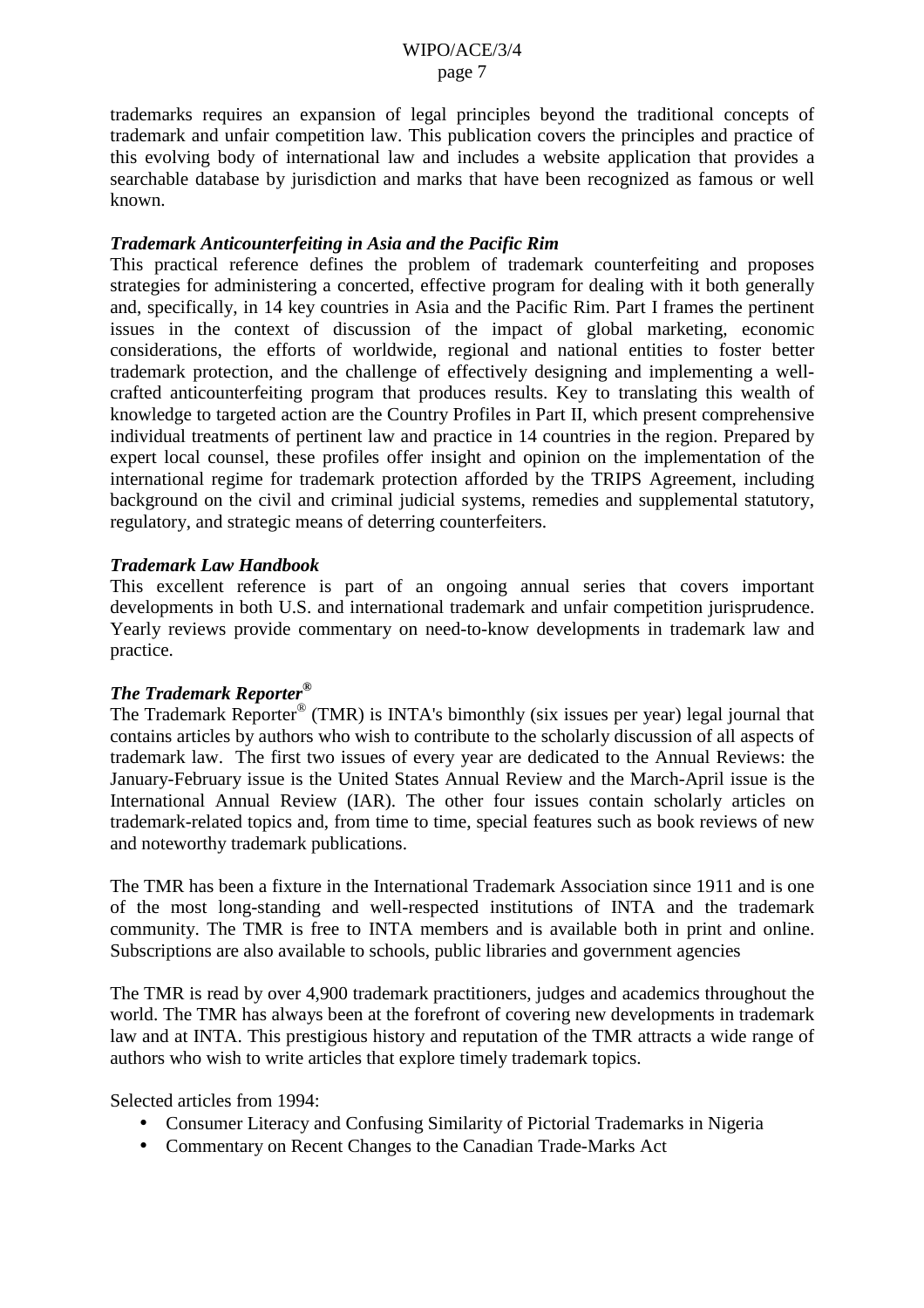- Preliminary Discovery Procedures, Precautionary Measures and Remedies in Italian Litigation
- Developing Industrial Property Laws in Cuba
- Heading Them off at the Pass Can Counterfeit Goods of Foreign Origin Be Stopped at the Counterfeiter's Border
- Rights of Trademark Owners to Require Canada Customs to Seize Infringing Goods Have Been Strengthened by NAFTA
- Protection of Geographical Indications in the Wake of TRIPs: Existing United States Laws and the Administration's Proposed Legislation
- Revision of the German Trademark Law

Selected articles from 1995:

- Interlocutory Measures in the Defense of Trademarks in Italy Strategies and Procedural Techniques in the Light of Recent Legislative Reforms
- Trademark Licensing in Canada
- Similarity and Other Issues in Japanese Trademark Law
- Recent Developments and Imminent Changes in Nigerian Trademark Law and Practice

Selected articles from 1996:

- Protection of Geographical Indications in the TRIPs Agreement
- Well-Known and Famous Marks: Is Harmony Possible in the Global Village
- Lookalikes under the New United Kingdom Trade Marks Act 1994
- Comparative Advertising Should It Be Allowed in the United Kingdom
- References to the European Court of Justice for a Preliminary Ruling in Trademark Matters
- Benelux Trademark Act: A Guide to Trademark Law in Europe
- McDonald's Case: South Africa Joins the Global Village
- United States Customs' Protection of Registered Trademarks: Has Technology Rendered Customs Recordation Unnecessary

Selected articles from 1997:

- European Community Trademark: Effects of Seniority and Conversion in Former Colonies and Protectorates
- Is the Purpose of the Trademark Law Limited Only to Protecting Purchasers Analysis under United States and German Trademark Law
- Trademark Use in Canada
- Nature and Scope of Trademark Provisions under TRIPS and the Pan-American Convention
- Domain Name-Related Infringement Procedures in Germany
- Internet Issues in the United Kingdom

Selected articles from 1998:

- Russian Highest Judicial Authority in Commercial Law Issues a Letter Interpreting the 1992 Russian Trademark Act
- Towards a European Consumer Protection against Misleading Advertising in Europe
- Silhouette Case: The European Union Moves to the Highest Common Denominator on the Gray Market Question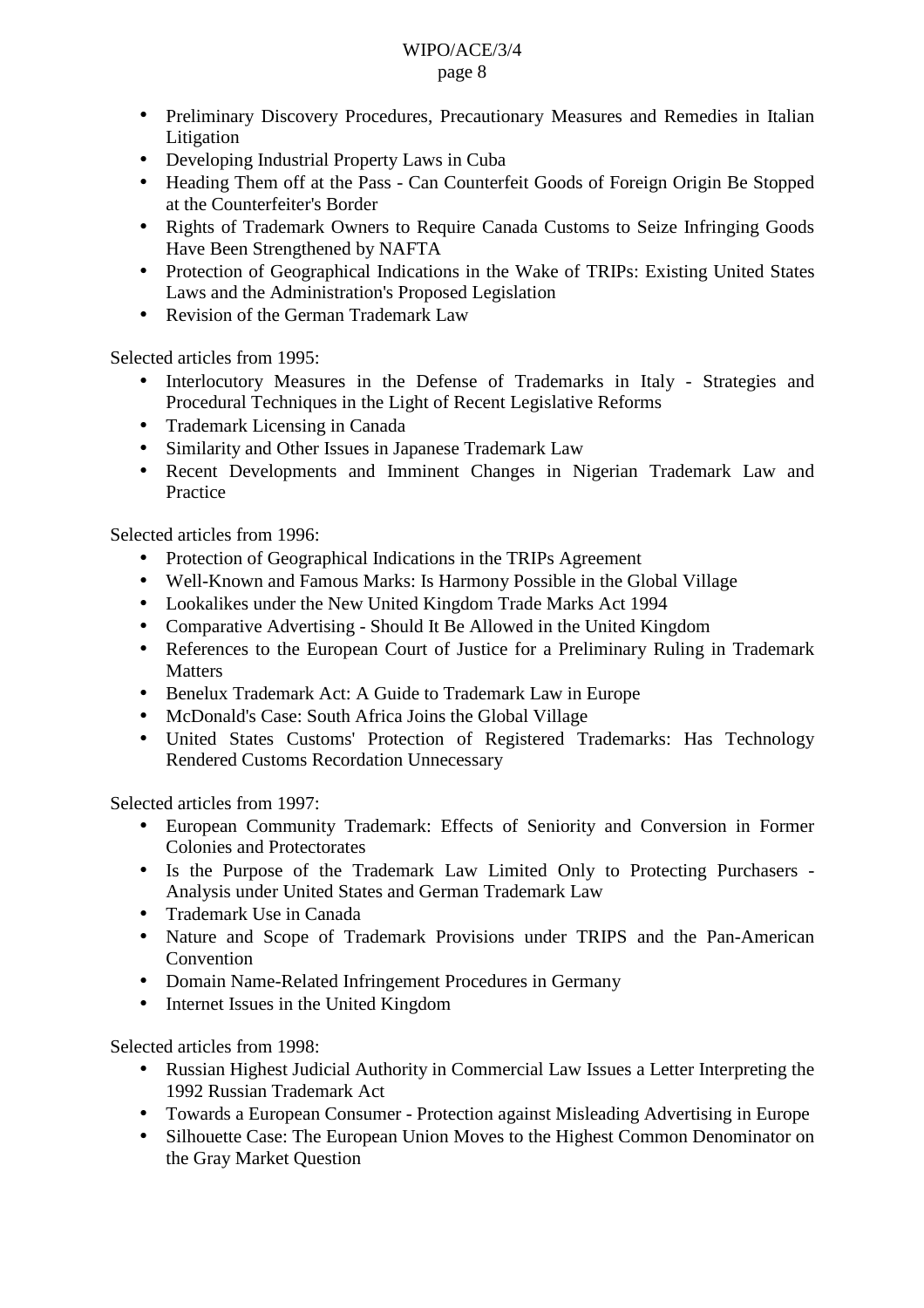- Threatening Trademark Infringement Proceedings in the United Kingdom The Impact of the Trademark Threats Provision
- German Courts Implement the EU Directive 97/55/EC A Fundamental Shift in the Law on Comparative Advertising
- Should We Use Guns and Missiles to Protect Famous Trademarks in Europe

Selected articles from 1999:

- Territoriality and Exhaustion of Trademark Rights under the Laws of the North Atlantic Nations
- Towards Implementation of the Madrid Protocol in the United States
- Semi-Generic Geographical Wine Designations: Did Congress Trip over TRIPs

Selected articles from 2000:

- Locating Geographical Indications Perspectives from English Law
- Protection of Well-Known Marks in Taiwan: From Case Study to General Theory
- Tips from the Office for Harmonization in the Internal Market (Trademarks and Designs) (OHIM)
- Amicus Letter of the International Trademark Association in Glaxo Group Limited v. Dowelhurst Limited and Swingward Limited
- Amicus Letter of the International Trademark Association in IKEA Inter-Systems Inc. v. Beijing Cinet Co. Ltd.

Selected articles from 2001:

- Application of the European Rules on Trademark Exhaustion to Extra-Market Goods
- Revendication: Is It Appropriate for Trademark Piracy Cases
- Amicus Letter of the International Trademark Association in Libertel Groep B. V.
- Trademarks v. Domain Names The Brazilian Experience
- Nice Agreement Revisited: Still a Class Act
- Amicus Letter of the International Trademark Association in Shield Mark B.V. v. J. Kist

Selected articles from 2002:

- Incorporeal Curtain: The EEA Is Closed to Extra-Market Gray Goods
- Seniority under European Community Trademark Law
- Handling of Counterfeit Goods: A Hands-on Problem for the Italian Criminal System
- Avoiding Hague Convention Headaches An Analysis of Lanham Act Section 1(E) Service of Process on Foreign Nationals
- Madrid Protocol: Impact of U.S. Adherence on Trademark Law and Practice
- Amicus Letter of the International Trademark Association in Intel v. PT Panggung Electronic Industries
- Amicus Letter of the International Trademark Association in Prefel SA v. Fahmi Babra et al.
- Amicus Letter of the International Trademark Association in Prefel SA v. Jae Ik Choi

Selected articles from 2003:

- Would Victoria's Secret Be Protected North of the Border A Revealing Look at Trade-Mark Infringement and Depreciation of Goodwill in Canada
- Geographical Indications and Trademarks The Road from DOHA
- Using the Madrid Protocol after U.S. Accession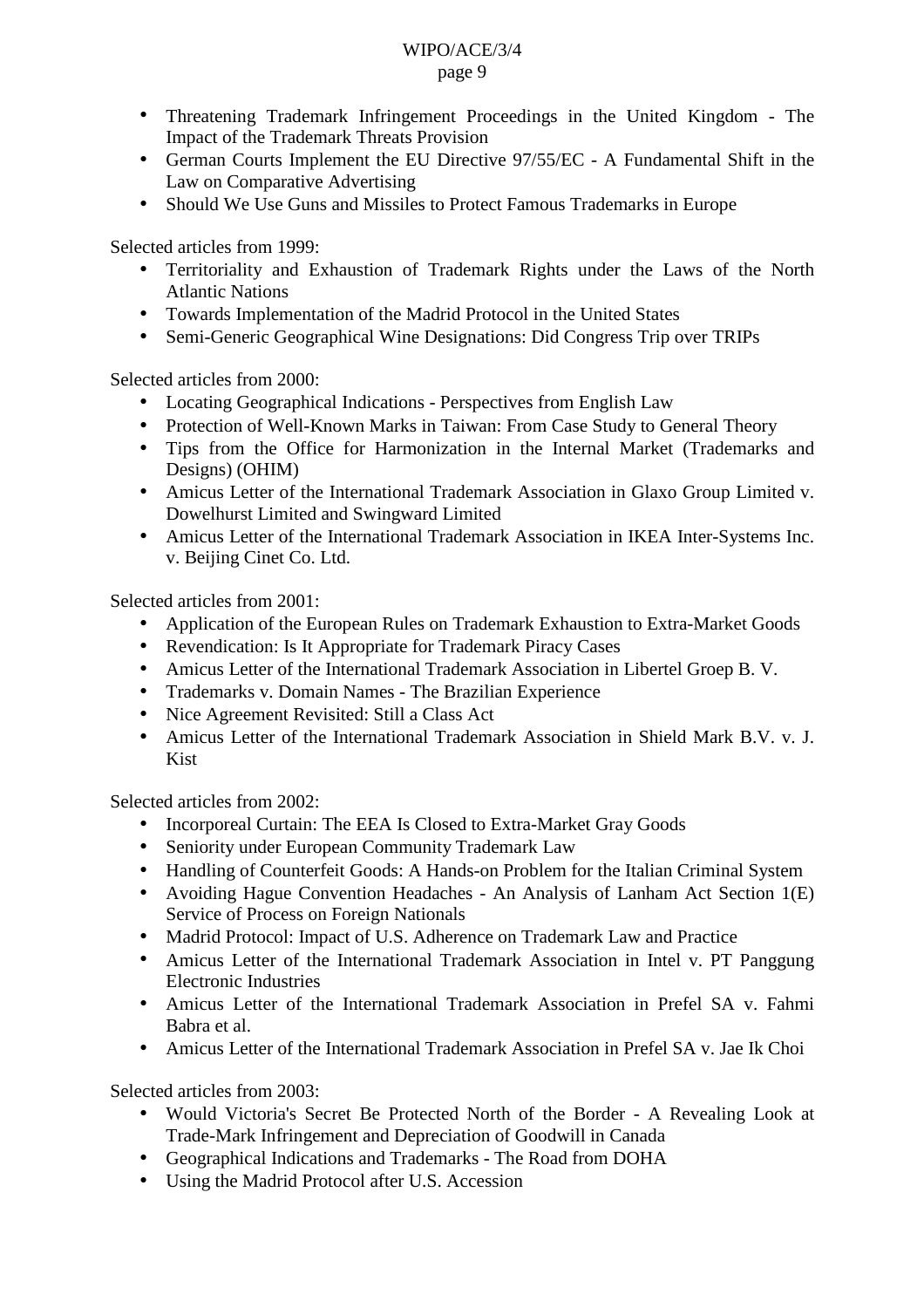- Is European Community Trademark Law Getting in Good Shape?
- After WTO Accession: Chin's Dilemma with the Trafficking of Fakes
- Crocker Revisited: The Protection of Trademarks of Foreign Nationals in the United **States**
- Article 82 of the E.C. Treaty and Trademark Rights
- What Must a Foreign Service Mark Holder Do to Create and Maintain Trademark Rights in the United States?
- Protection of Trade Dress and Color Marks in Australia
- Trademark Law in Belize: Implementation of GATT TRIPs in a Developing Country

Selected articles from 2004:

- Considerations regarding Dilution in Argentina
- Use of Arbitration and Mediation for Protecting Intellectual Property Rights: A German Perspective
- Protecting Colour Marks in Canada
- Paranova v. Merck and Co-Branding of Pharmaceuticals in the European Economic Area
- Trade Mark Licenses and the Technology Transfer Block Exemption
- Enlargement of the European Union: Trade Mark Issues in Hungary and Other New EU States
- Brand Name and Look-Alike Drugs in Canada after Ciba-Geigy v. Apotex: A Proposal for Relief from Slavish Imitation
- Sign of the Times A Review of Key Trade Mark Decisions of the European Court of Justice and Their Impact upon National Trade Mark Jurisprudence in the EU
- Significant Trademark Developments in the Asia-Pacific Region
- Dilution of a Trademark: European and United States Law Compared
- Recent Developments in Comparative Advertising and Their Implication for Trademark Law in Germany

Selected articles from 2005:

- Protection of Famous Trademarks Against Use for Unrelated Goods and Services: A Comparative Analysis of the Law in the United States, the United Kingdom and Canada and Recommendations for Canadian Law Reform
- Well-Known Marks & China's System of Well-Known Mark Protection
- Recent Trends in Asian Trademark Law—Changes and Challenges
- Recent Trends in European Trademark Law: Of Shape, Senses and Sensation
- Amicus Letter of the International Trademark Association in *Bovemij Verzekeringen N.V. v. Benelux Merkenbureau*
- Amicus Brief of the International Trademark Association in *Veuve Clicquot Ponsardin, Maison Fondee en 1772 v. Les Boutiques Cliquot Ltee, Mademoiselle Charmante Inc. and 3017320 Canada Inc.*
- Amicus Letter of the International Trademark Association in *Tungsway Food & Beverage Holdings, Pte Ltd v. PT Istana Pualam Kristal*
- Geographical Indications and Trademarks in Europe
- Protecting Well-Known Trademarks: Perspectives from Singapore
- The Community Trade Mark and Design Court of Alicante and Forum Shopping Regarding European Community Intellectual Property Rights Litigation
- Protecting Trade Marks in Myanmar: Strategies for Foreign Trade Mark Owners
- Trademark Licensors and Product Liability Claims—A European Perspective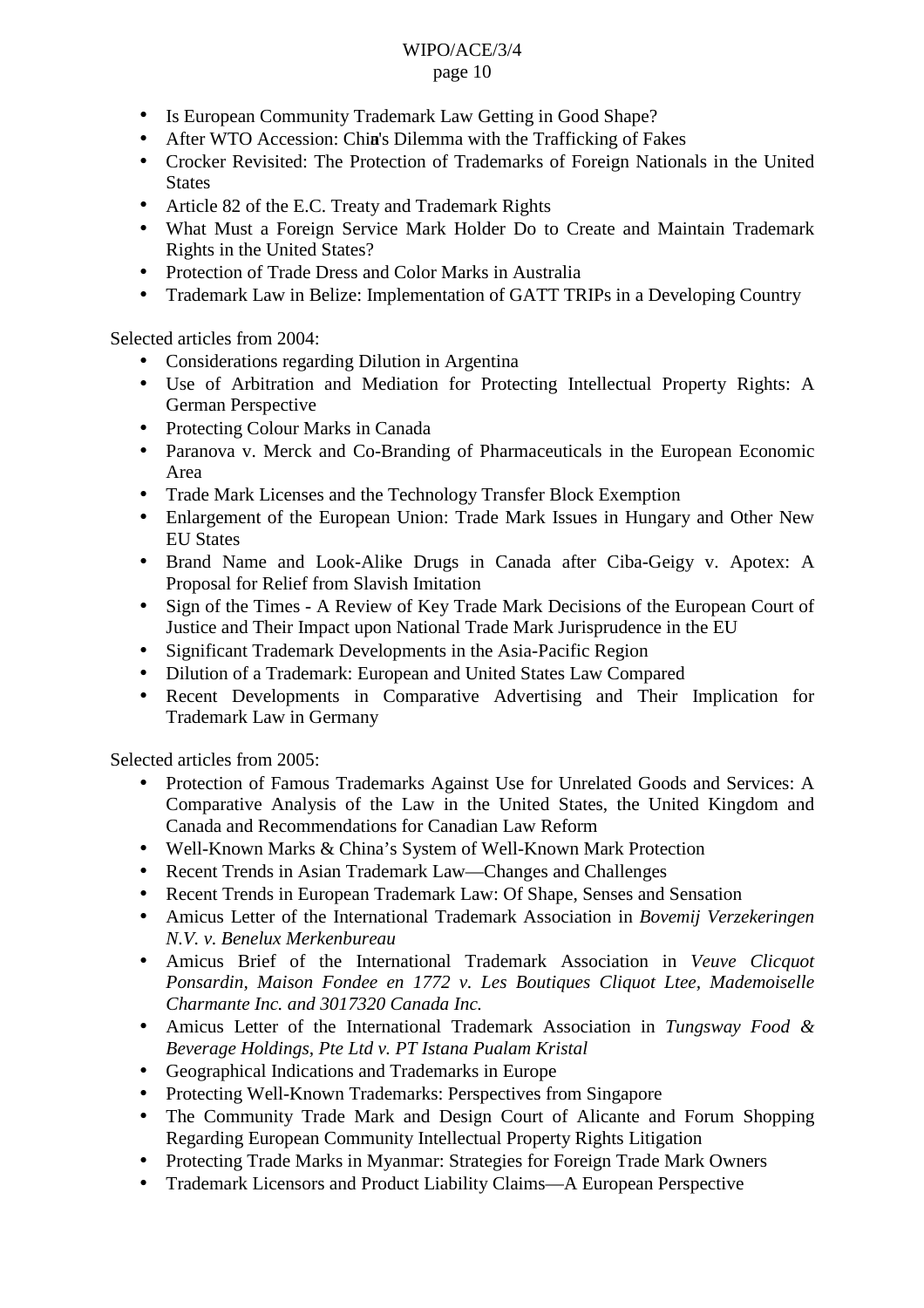#### *INTA Bulletin*

As the voice of the International Trademark Association, this biweekly newsletter, sent to more than 5,500 INTA members, provides up-to-date news on Association issues, trends in trademark law practice and procedure, and legislative activity and business developments that affect trademarks in more than 180 countries. Some of the topics of *INTA Bulletin* Special Reports include:

#### **Special Report on Trade Dress May 2005**

#### Covers:

- Trade Dress Survey Shows Surprising Results
- Design Protection Versus Trademark Protection in the European Union
- Making a "Clear Case" in the United States
- U.S. Customs Protection for Trade Dress
- Color Protection in the European Union
- Protecting Color Marks in the United States
- Best Practices for Registration of Product Configuration
- Trade Dress in the USPTO
- Trade Dress Within the Andean Community
- The McDonald's Case in Singapore and the Philippines
- Trade Dress Protection Available in China
- Analysis of Wal-Mart and TrafFix Under Brazilian Law
- When Are "Three-Dimensional Marks" Ordinary Trademarks?

#### **Special Report on Counterfeiting September 2004**

#### Covers:

- What is Counterfeiting?
- Consumer Demand for Counterfeiting
- The Past and Present of International Efforts Against Trademark Counterfeiting
- Anticounterfeiting Milestones of the European Union
- Regional Anticounterfeiting Agreements
- Successful Global Enforcement Strategies
- Health and Safety Issues Counterfeit Drugs
- Health and Safety Issues Qunterfeit Food and Beverages
- Buyers Beware of Counterfeit Toys
- Counterfeiting and Organized Crime
- The Economic Impact of Counterfeiting
- Success Stories
- **References**

### **Special Report on Dilution June 2004**

Covers:

- INTA Select Committee on the Federal Trademark Dilution Act
- Dilution in the Andean Community, Australia and New Zealand, Brazil, Canada, the European Union and Germany, the Republic of Korea, Singapore, the United Kingdom and the United States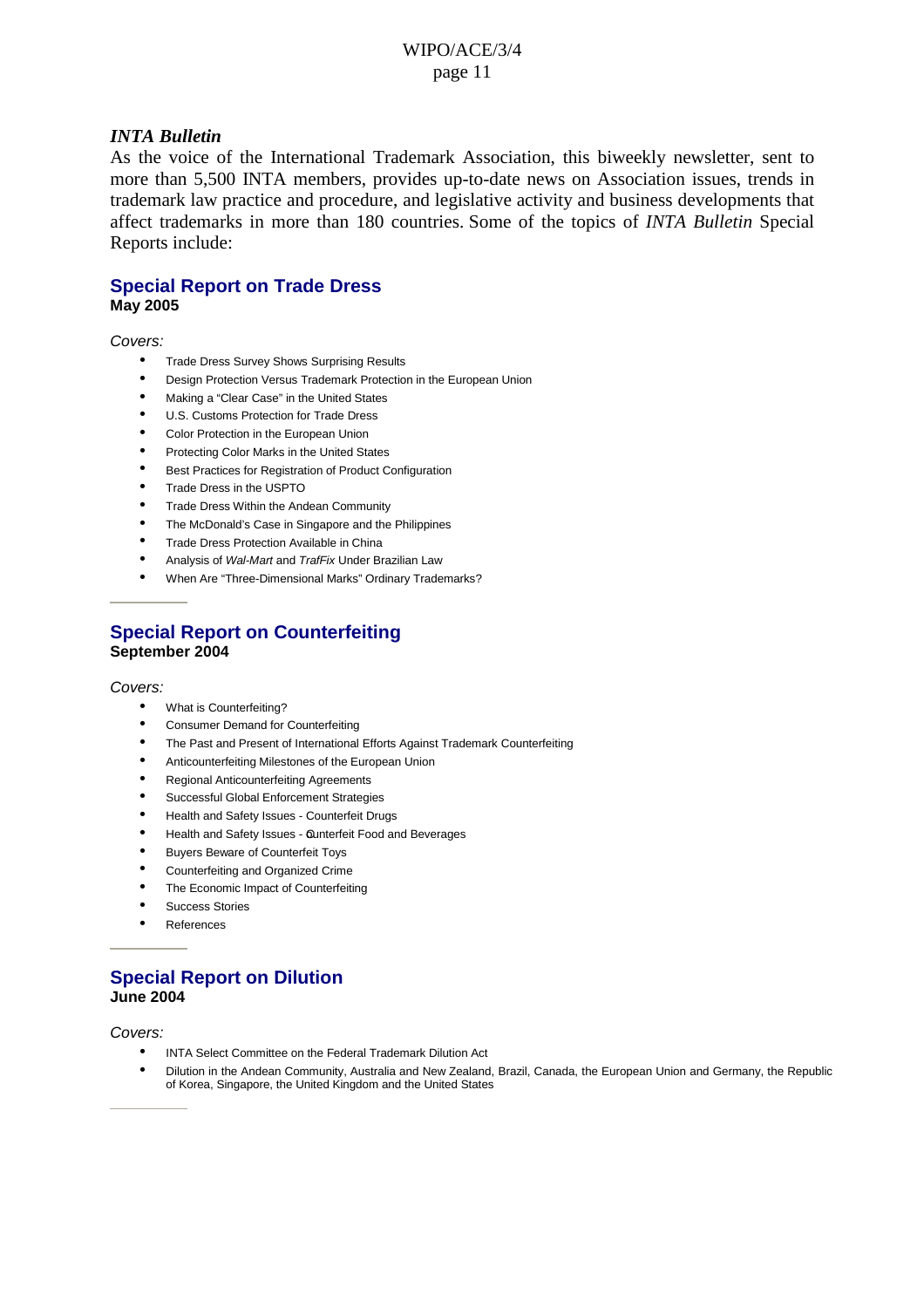### **Special Report on Geographical Indications September 2003**

Covers:

- GI Protection Systems Around the World
- Glossary
- Comparing Positions
- Perspectives

### **Special Report on the Madrid Protocol April 2003**

Covers:

- Why the Protocol?
- Corporate Perspective
- Comparing Filing Procedures
- Recent Members' Rules and Regulations
- Madrid Educational Programming

### **Special Issue on ADR October 2002**

Covers:

- Alternatives to the Courthouse
- Trademark Mediation
- Tips from the Experts
- ADR Around the World
- Stay Loyal to the ADR Process

### **Special Issue on Domain Names August 2002**

Covers:

- UDRP: Online and On Target
- Domain Disputes Around the Globe
- Domain Name Strategy
- Achieving Uniformity Within the Domain Name System
- Resources for Domain Name Dispute Resolution

### **Special Issue on China May 2002**

Covers:

- Trademark Practice in China and Beyond
- Managing International Portfolios
- In the Spirit of Exploration
- A Review of the Meetings
- A Brief Timeline